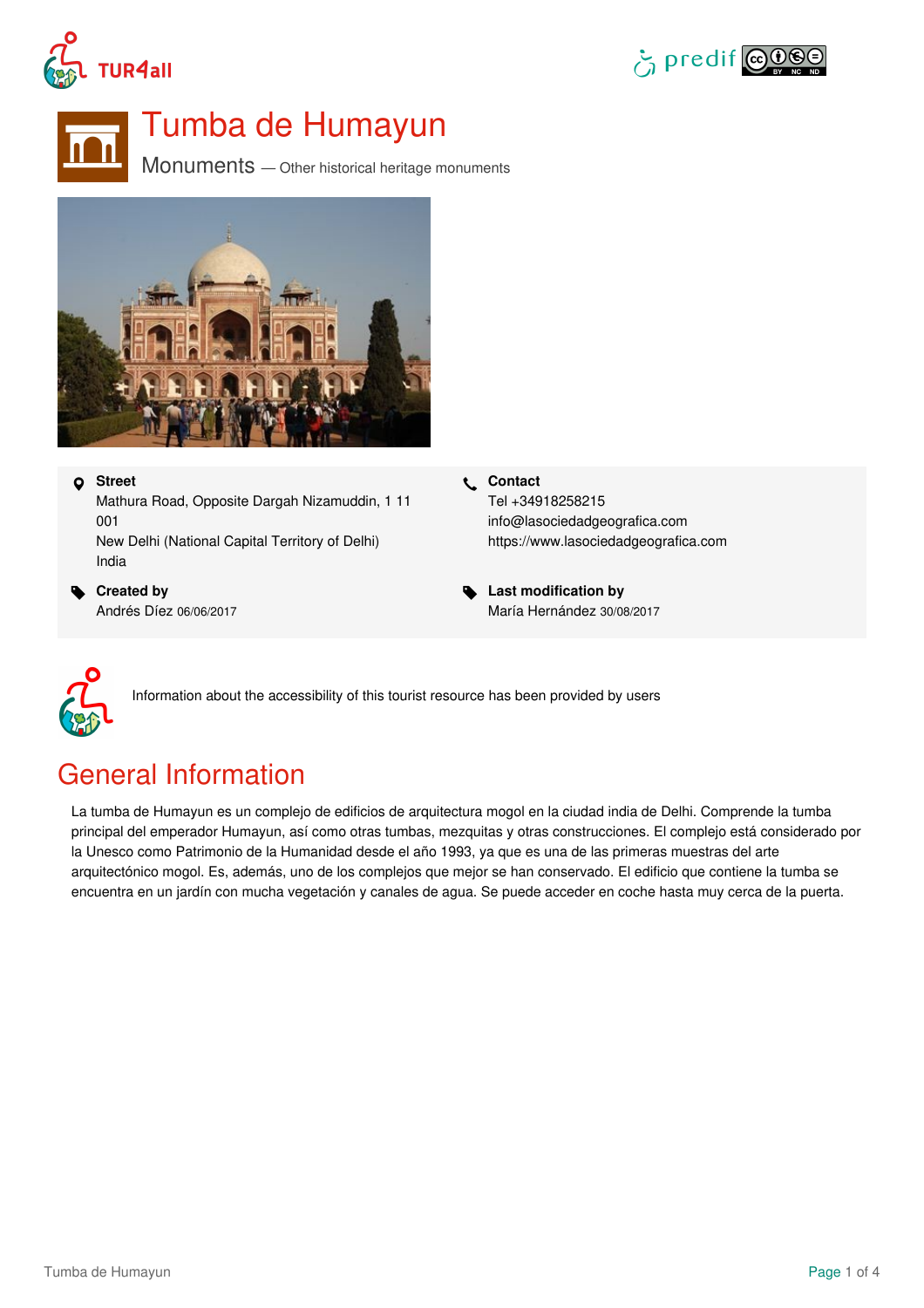



### **Entrance**



Entrance: Inclined plane / ramp

### Ramp information

The slope makes the ramp : Can be used autonomously

 $\blacktriangleright$  Name of the tourist resource clearly visible and legible

The entranceway analysed is: The main one

Width of the entrance door: Greater than or equal to 78 cm

### Customer Service Area

- **◆ Customer service desk** 
	- **Characteristics**



 $\blacktriangleright$  Near the entrance

# Inside circulation



Wheelchair circulation: Partial

Adequate lighting: Yes

Signposting: Yes

### **Characteristics**

Signs: With colour-contrasted texts, with texts in large print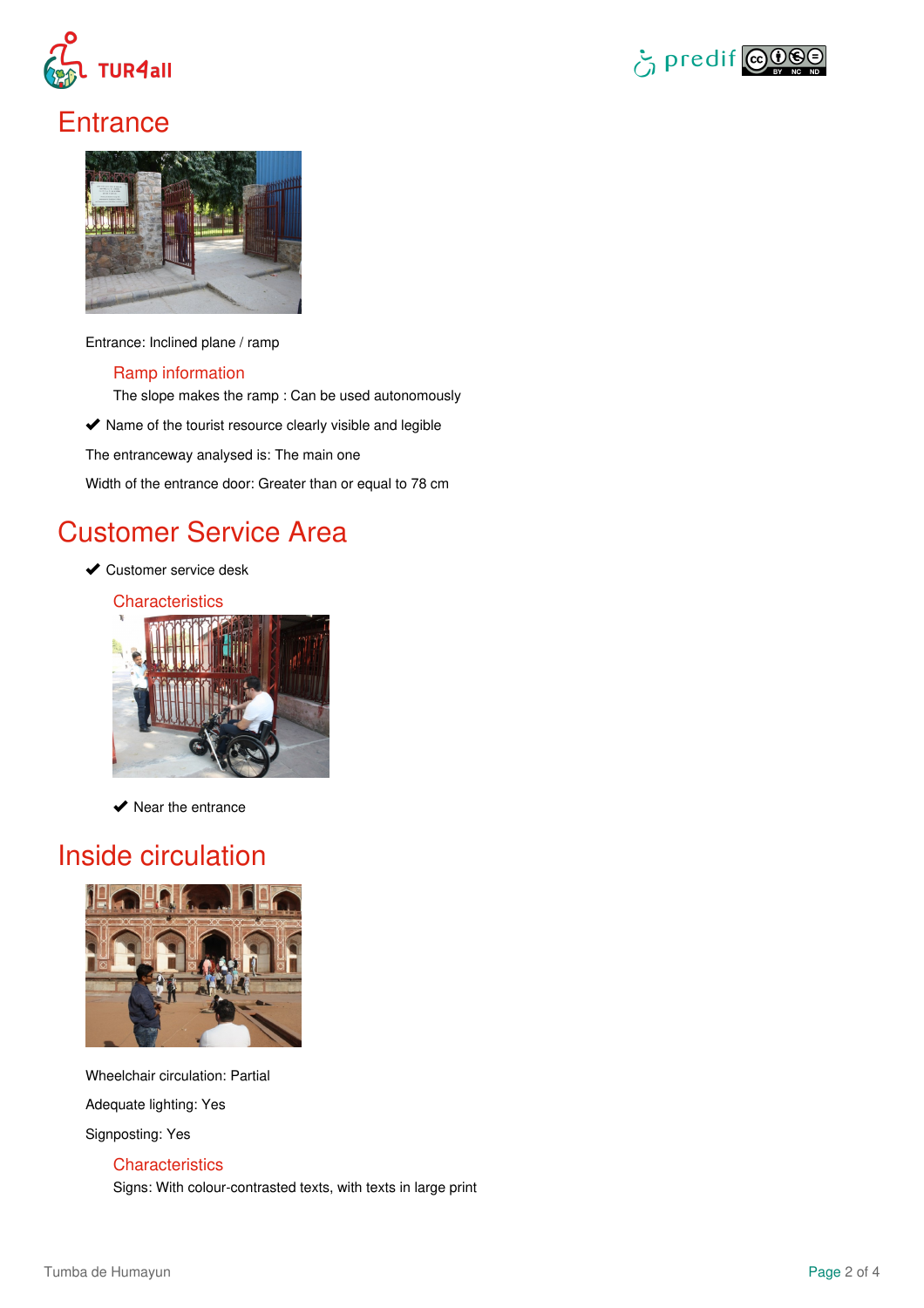



### Outdoor areas



Uniform and non-slip pavement: Yes

Wheelchair circulation: Total

Appropriate protection elements (handrail, banister, skirting board, etc.): Yes

Signs: Yes

### **Signs**

- **◆ With colour-contrasting texts**
- **◆** With texts in large print
- $\blacktriangleright$  Shaded rest area

### Adapted toilet in common areas

◆ Toilet suitable for PRM

### **Characteristics**



Access without changes in floor level: No Door width: Greater than or equal to 78 cm Door opening: Outward Free turning space ? 150 cm of diameter: Yes Clear space to transfer to the toilet: Yes

### **Characteristics**

The space is at least 80 cm or greater: Right-hand side

Height of the toilet seat: Standard (between 40 and 45 cm)

It has support bar(s): Yes

#### Information

Toilet grab bars: Left-hand side

The bars on the left-hand side are: Fixed

Sink: Tap difficult to use, without pedestal